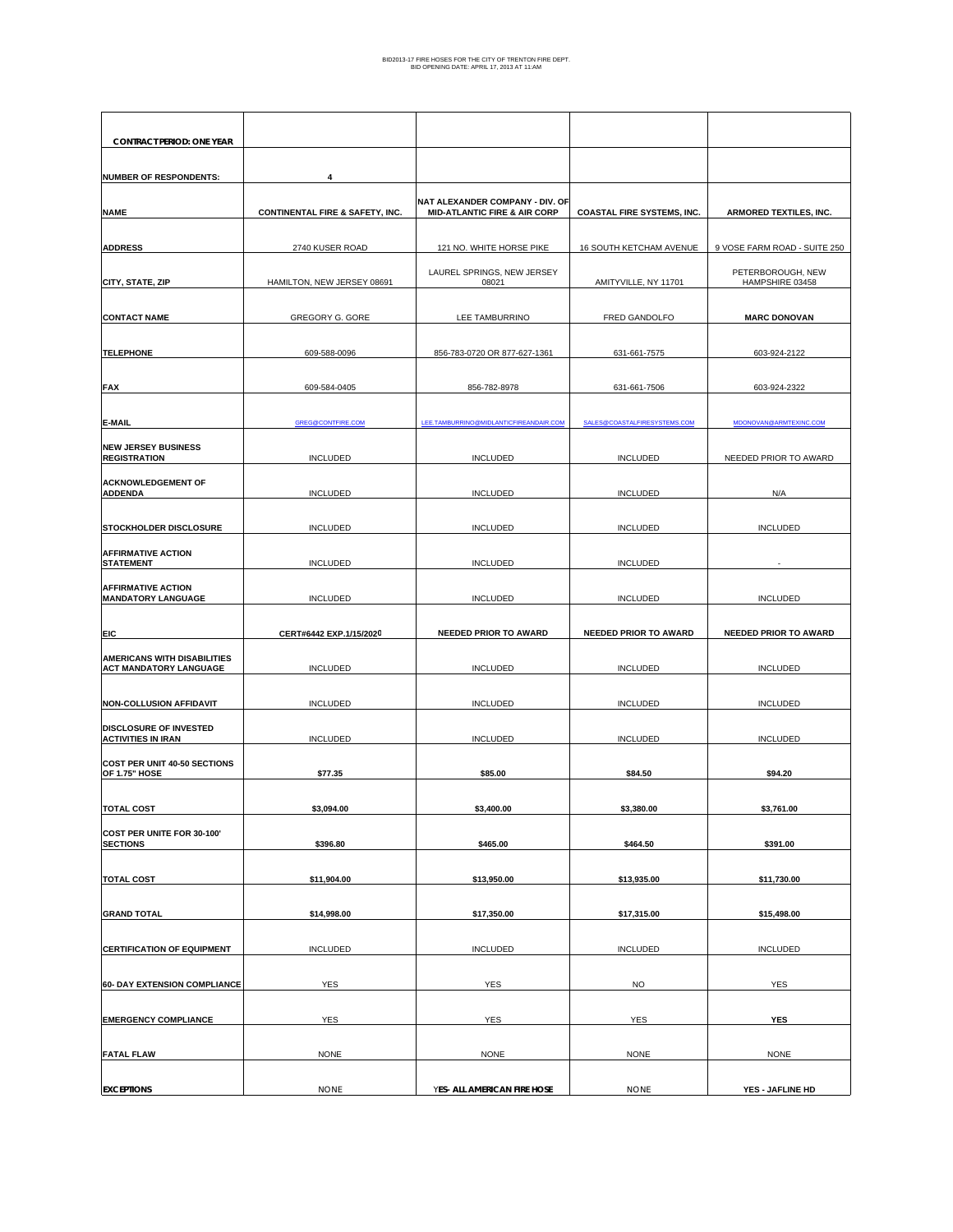| <b>CONTRACT PERIOD: ONE YEAR</b>                             |                                                                                                               |                                               |                              |                                                     |
|--------------------------------------------------------------|---------------------------------------------------------------------------------------------------------------|-----------------------------------------------|------------------------------|-----------------------------------------------------|
| <b>NUMBER OF RESPONDENTS:</b>                                | 4                                                                                                             |                                               |                              |                                                     |
| <b>NAME</b>                                                  | CONTINENTAL FIRE & SAFETY, INC. OF MID-ATLANTIC FIRE & AIR CORP                                               | NAT ALEXANDER COMPANY - DIV.                  | FIREFIGHTER ONE, LLC         | <b>ALL HANDS FIRE</b><br><b>EQUIPMENT, LLC</b>      |
| <b>ADDRESS</b>                                               | 2740 KUSER ROAD                                                                                               | 121 NO. WHITE HORSE PIKE                      | 28 GAIL COURT - SUITE 1      | P.O. BOX 1245                                       |
| CITY, STATE, ZIP                                             | HAMILTON, NEW JERSEY 08691                                                                                    | LAUREL SPRINGS, NEW JERSEY<br>08021           | SPARTA, NEW JERSEY 07871     | WALL, NEW JERSEY 07719                              |
| <b>CONTACT NAME</b>                                          | GREGORY G. GORE                                                                                               | LEE TAMBURRINO                                | JASON VAN NORMAN             | DONALD M. COLARUSSO                                 |
| <b>TELEPHONE</b>                                             | 609-588-0096                                                                                                  | 856-783-0720 OR 877-627-1361                  | 973-940-3061                 | 732-502-8060                                        |
| FAX                                                          | 609-584-0405                                                                                                  | 856-782-8978                                  | 973-860-860-1388             | 732-502-8064                                        |
| E MAIL                                                       | GREG@CONTFIRE.COM                                                                                             | <u>LEE.TAMBURRINO@MIDLANTICFIREANDAIR.COM</u> | <b>JASONQEFL.COM</b>         | DON@ALLHANDSFIRE.COM                                |
| <b>NEW JERSEY BUSINESS</b><br><b>REGISTRATION</b>            | <b>INCLUDED</b>                                                                                               | <b>INCLUDED</b>                               | <b>NEEDED PRIOR TO AWARD</b> | <b>INCLUDED</b>                                     |
| <b>ACKNOWLEDGEMENT OF ADDENDA</b>                            | <b>INCLUDED</b>                                                                                               | <b>INCLUDED</b>                               | <b>INCLUDED</b>              | <b>INCLUDED</b>                                     |
| STOCKHOLDER DISCLOSURE                                       | <b>INCLUDED</b>                                                                                               | <b>INCLUDED</b>                               | <b>INCLUDED</b>              | <b>INCLUDED</b>                                     |
| <b>AFFIRMATIVE ACTION STATEMENT</b>                          | <b>INCLUDED</b>                                                                                               | <b>INCLUDED</b>                               | <b>INCLUDED</b>              | <b>INCLUDED</b>                                     |
| <b>AFFIRMATIVE ACTION MANDATORY</b><br>LANGUAGE              | <b>INCLUDED</b>                                                                                               | <b>INCLUDED</b>                               | <b>INCLUDED</b>              | <b>INCLUDED</b>                                     |
| EIC                                                          | CERT#6442 EXP.1/15/2020                                                                                       | NEEDED PRIOR TO AWARD                         | NEEDED PRIOR TO AWARD        | CERT.41415 EXP.2/15/2015                            |
| AMERICANS WITH DISABILITIES<br><b>ACT MANDATORY LANGUAGE</b> | <b>INCLUDED</b>                                                                                               | <b>INCLUDED</b>                               | <b>INCLUDED</b>              | <b>INCLUDED</b>                                     |
| NON-COLLUSION AFFIDAVIT                                      | <b>INCLUDED</b>                                                                                               | <b>INCLUDED</b>                               | <b>INCLUDED</b>              | <b>INCLUDED</b>                                     |
| <b>DISCLOSURE OF INVESTED</b><br><b>ACTIVITIES IN IRAN</b>   | INCLUDED                                                                                                      | <b>INCLUDED</b>                               | <b>INCLUDED</b>              | <b>INCLUDED</b>                                     |
| <b>GRAND TOTAL</b>                                           | \$38,470.75 (SEE ATTACHED BREAK-   \$45,719.00 (SEE ATTACHED BREAK   \$41,848.67 (SEE ATTACHED BREAK<br>DOWN) | DOWN)                                         | <b>DAOWN</b>                 | \$42,295,44 (SEE<br><b>ATTACHED BREAK-</b><br>DOWN) |
| <b>CERTIFICATION OF EQUIPMENT</b>                            | <b>INCLUDED</b>                                                                                               | <b>INCLUDED</b>                               | <b>INCLUDED</b>              | <b>INCLUDED</b>                                     |
| <b>60- DAY EXTENSION COMPLIANCE</b>                          | <b>YES</b>                                                                                                    | YES                                           | <b>YES</b>                   | YES                                                 |
| <b>EMERGENCY COMPLIANCE</b>                                  | <b>YES</b>                                                                                                    | YES                                           | <b>NO</b>                    | YES                                                 |
| <b>FATAL FLAW</b>                                            | <b>NONE</b>                                                                                                   | <b>NONE</b>                                   | <b>NONE</b>                  | <b>NONE</b>                                         |
| <b>EXCEPTIONS</b>                                            | <b>NONE</b>                                                                                                   | <b>NONE</b>                                   | <b>NONE</b>                  | <b>NONE</b>                                         |
|                                                              |                                                                                                               |                                               |                              |                                                     |

 $\mathcal{A}^{\mathcal{A}}$ 

 $\mathcal{A}^{\mathcal{A}}$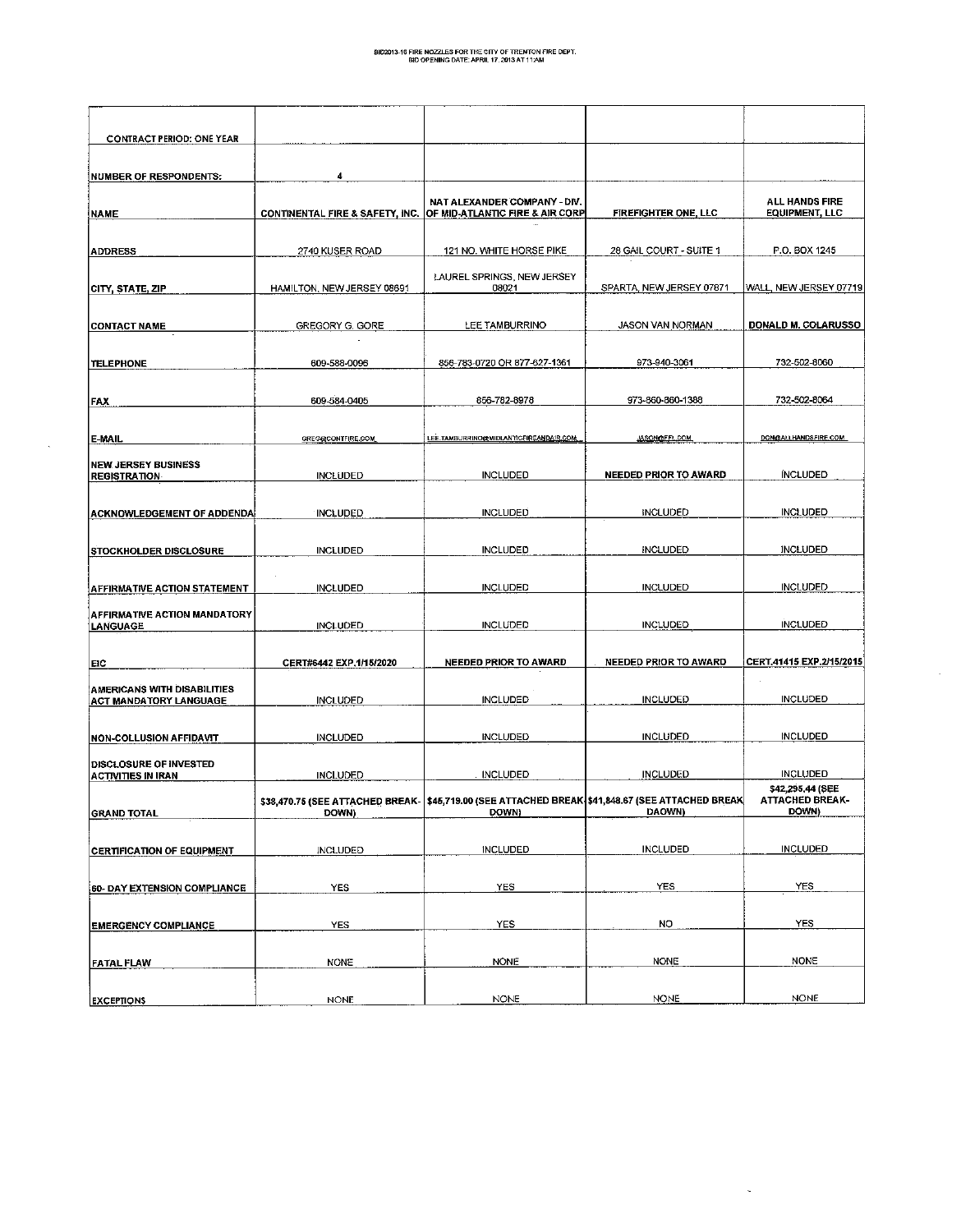The undersigned bidder declares that he/she has read the Notice to Bidders, Instructions to Bidders, Affidavits and Specifications attached, that he/she has determined the conditions affecting the bid agrees, if this proposal is accepted, to furnish and deliver the following:

## **AKRON NOZZLES OR EQUIVALENT**

| <b>DESCRIPTION</b>                                                                             | <b>COST PER UNIT</b> | <b>TOTAL PRICE</b>     |
|------------------------------------------------------------------------------------------------|----------------------|------------------------|
| <b>UNIT NO. 1</b><br>11 (Eleven) Nozzles- Style 2431 in 15/16", 1 1/2"                         | 297.20               | \$3269.20              |
| <b>UNIT NO. 2</b><br>11 (Eleven) Style 4866 Mid Range Assault Tips                             |                      |                        |
| (200GPM at 75PSI)<br><b>UNIT NO. 3</b>                                                         | 338.95<br>\$         | 3728.45<br>\$.         |
| 11 (Eleven) Style 2400 Thread<br><b>UNIT NO.4</b>                                              | 25.80                | 283.80<br>\$.          |
| 52 (Fifty two) Nozzles-Style 2116 Pyrolite Shutoffs<br><b>UNIT NO. 5</b>                       | 264.45               | $\frac{1}{3}$ , 751.40 |
| 52 (Fifty Two) Tips Style 1417 with 15/16 Orifice<br><b>UNIT NO. 6</b>                         | 64.30<br>418.90      | 3343.60<br>ፋ           |
| 11 (Eleven) Nozzles-Style 1446 Blitz Tips<br><u>UNIT NO. 7</u> (ITEM #8) $\frac{1}{2}$         |                      | 4607.90<br>\$.         |
| 4 (Four) Nozzles, triple stacked tips style 2420,<br>$1''$ x 1 1/8" x 1 1/4" (25 x 29 x 32 mm) | 243.80               | 975.20<br>\$           |
| <b>UNIT 7</b><br>4 (Four) Mercury Quick Attack Monitor #3443                                   | 2127.80              | 8511.20<br>\$          |

**GRAND TOTAL FOR UNITS 1, 2, 3, 4, 5,6 & 7**  $\frac{1}{9}$ 

 $\overline{\phantom{a}}$ 

38,470.75

Stevendaf fire à Supty, when 8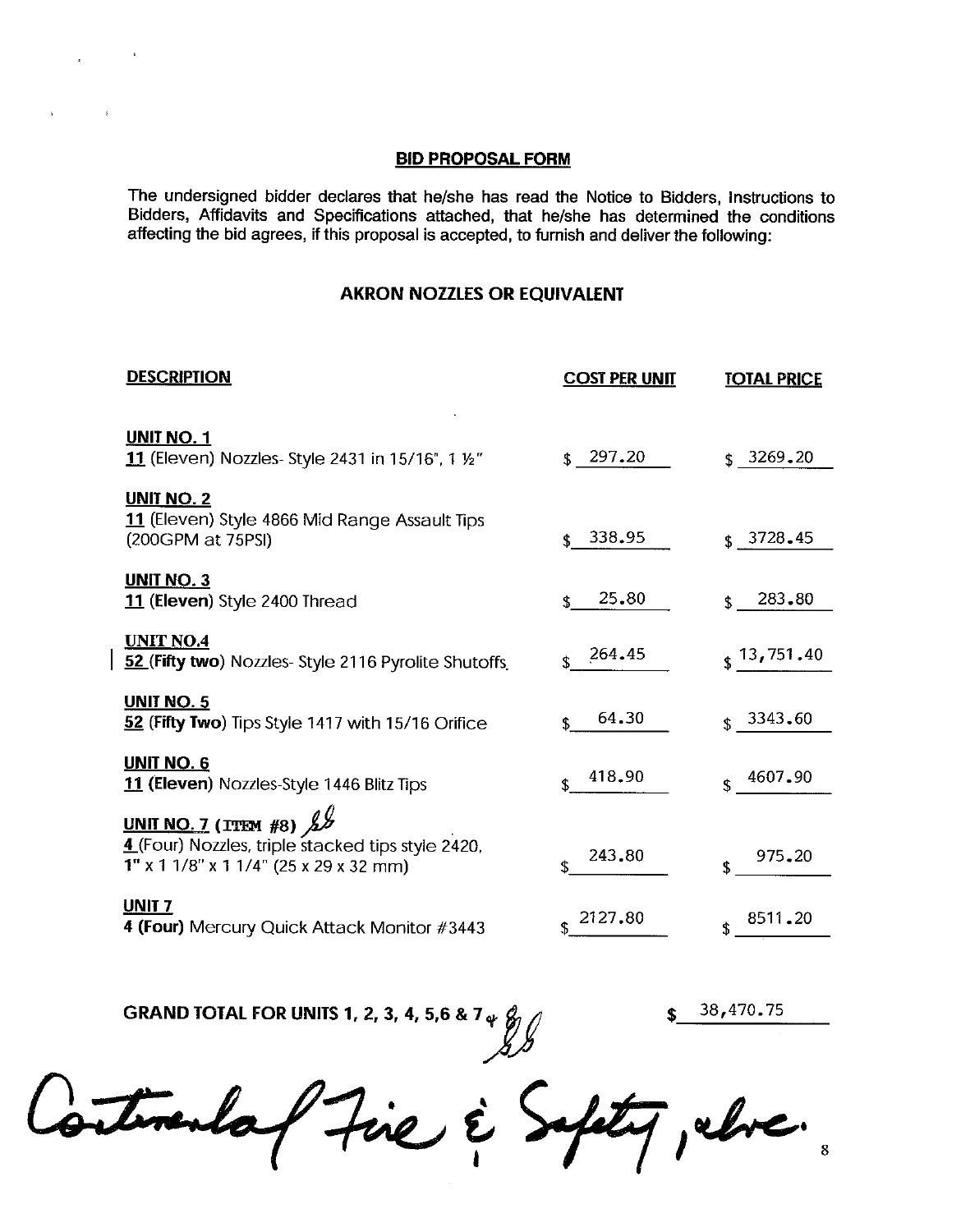The undersigned bidder declares that he/she has read the Notice to Bidders, Instructions to Bidders, Affidavits and Specifications attached, that he/she has determined the conditions affecting the bid agrees, if this proposal is accepted, to furnish and deliver the following:

# AKRON NOZZLES OR EQUIVALENT

| <b>DESCRPTION</b>                                                                                          | <b>COSTPER UNIT</b>  | <b>TO TAL PRICE</b>         |
|------------------------------------------------------------------------------------------------------------|----------------------|-----------------------------|
| <b>UNITNO.1</b><br>11 (Beven) Nozzles Style 2431 in 15/16", 1 $\frac{1}{2}$ "                              | \$350.00             | \$3,850.00                  |
| UNITNO. 2<br>11 (Beven) Style 4866 Mid Range Assault Tips<br>(200GPM at 75PS)                              | 405.00<br>\$.        | $\frac{1}{3}$ 4,455.00      |
| UNITNO <sub>3</sub><br>11 (Beven) Syle 2400 Thread                                                         | $\frac{28.00}{ }$    | 308.00<br>\$                |
| <b>UNIT NO.4</b><br>52 (Fifty two) Nozzles Style 2116 Pyrolite Shutoffs                                    | $\frac{1}{2}$ 318.00 | $\frac{16,536.00}{16}$      |
| UNITNO.5<br>52 (Fifty Two) Tips Style 1417 with 15/16 Orifice                                              | 74.00<br>\$          | $\frac{3}{2}$ , 848.00      |
| UNITNO.6<br>11 (Eleven) Nozzles-Style 1446 Blitz Tips                                                      | 506.00<br>ፍ          | $$$ $-$<br>5.566.00         |
| UNITNO. 7<br>4 (Four) Nozzles, triple stacked tips style 2420,<br>$1"$ x 1 1/8" x 1 1/4" (25 x 29 x 32 mm) | 290.00<br>\$         | $\frac{1,160.00}{\sqrt{2}}$ |
| UNIT7<br>4 (Four) Mercury Quick Attack Monitor #3443                                                       | \$2,499.00           | 9,996.00                    |

GRAND TO TAL FOR UNITS 1, 2, 3, 4, 5,6 & 7

45,719.00

Not alexander Company

8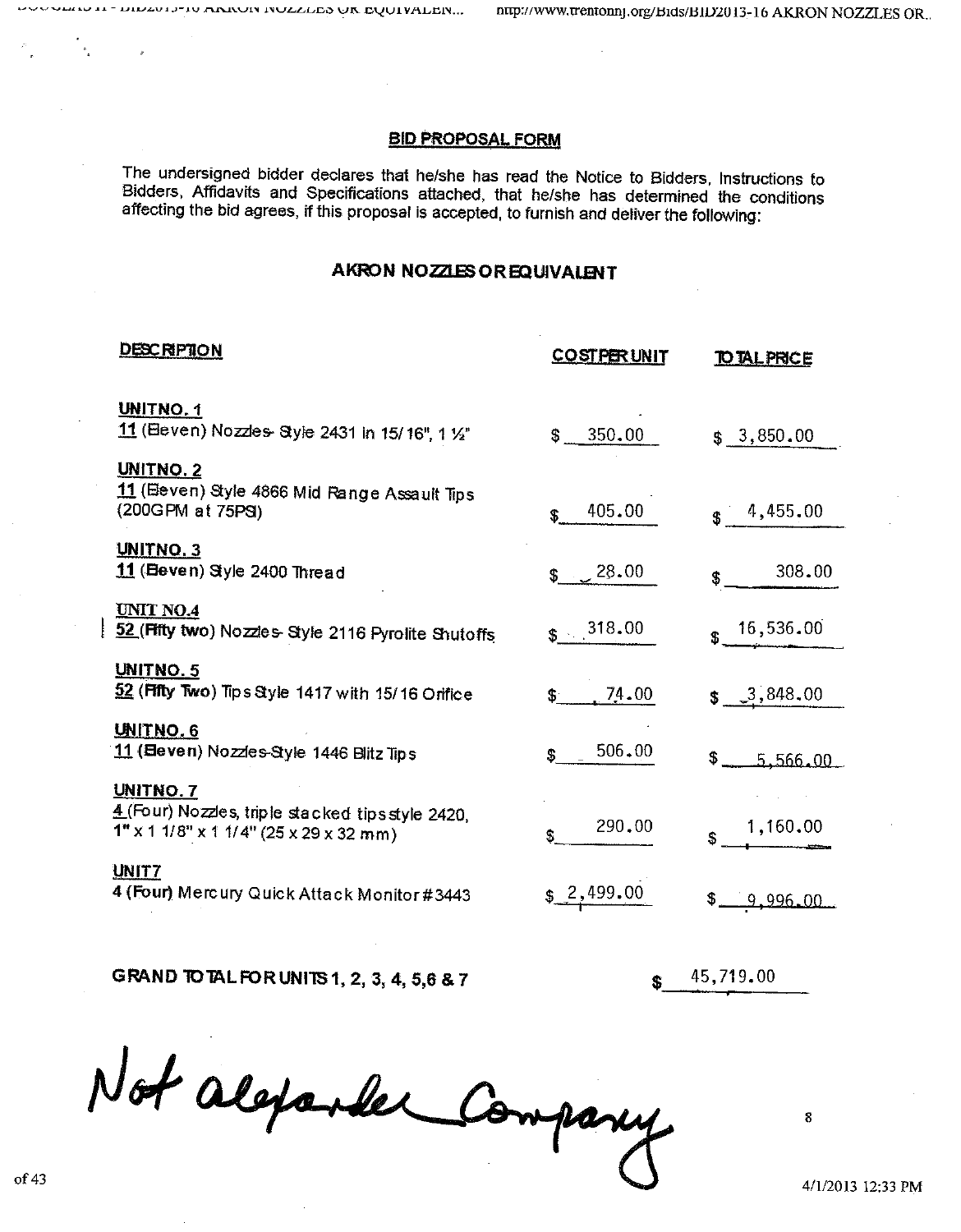The undersigned bidder declares that he/she has read the Notice to Bidders, Instructions to Bidders, Affidavits and Specifications attached, that he/she has determined the conditions affecting the bid agrees, if this proposal is accepted, to furnish and deliver the following:

## **AKRON NOZZLES OR EQUIVALENT**

| <b>DESCRIPTION</b>                                                                                                            | <b>COST PER UNIT</b>         | <b>TOTAL PRICE</b>                          |
|-------------------------------------------------------------------------------------------------------------------------------|------------------------------|---------------------------------------------|
| <b>UNIT NO. 1</b><br>11 (Eleven) Nozzles-Style 2431 in 15/16", 1 1/2"                                                         | $_{{\tiny \text{S}}}$ 324.29 | $_{\tiny{\text{\textregistered}}}$ 3,567.19 |
| <b>UNIT NO. 2</b><br>11 (Eleven) Style 4866 Mid Range Assault Tips<br>$(200GPM$ at 75PSI)                                     | $_{s}$ 370.86                | $\frac{4,079.46}{9}$                        |
| <b>UNIT NO. 3</b><br>11 (Eleven) Style 2400 Thread                                                                            | 25.30                        | 278.30                                      |
| <b>UNIT NO.4</b><br>52 (Fifty two) Nozzles-Style 2116 Pyrolite Shutoffs                                                       | $_{\rm s}$ 288.07            | $3^{14,979.64}$                             |
| UNIT NO. 5<br>52 (Fifty Two) Tips Style 1417 with 15/16 Orifice                                                               | 66.70                        | 3,468.40                                    |
| <b>UNIT NO. 6</b><br>11 (Eleven) Nozzles-Style 1446 Blitz Tips                                                                | $_$ 458.84                   | 5,047.24                                    |
| <b>UNIT NO. 7</b><br>4 (Four) Nozzles, triple stacked tips style 2420,<br>$1'' \times 11/8'' \times 11/4''$ (25 x 29 x 32 mm) | $_{\rm s}$ 264.49            | $_3$ 1,057.96                               |
| UNIT <sub>7</sub><br>4 (Four) Mercury Quick Attack Monitor #3443                                                              | 2,342.62                     | 9,370.48                                    |

**GRAND TOTAL FOR UNITS 1, 2, 3, 4, 5,6 & 7** 

 $\frac{41,848.67}{5}$ 

Fire Juster One, LLC